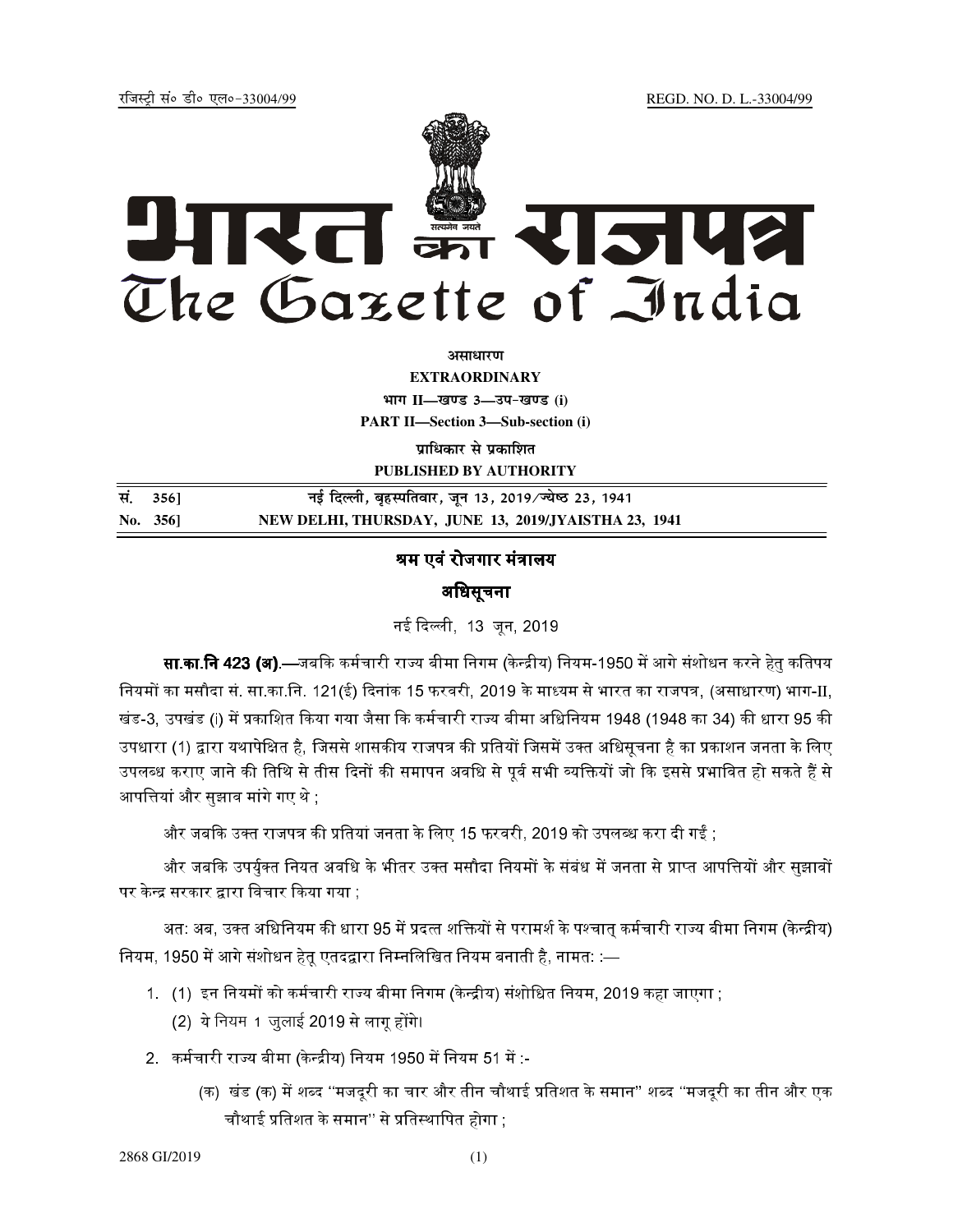(ख) खंड (ख) में ''मजदरी का एक और तीन चौथाई प्रतिशत के समान'' शब्द ''मजदरी का तीन चौथाई प्रतिशत के समान'' से प्रतिस्थापित होगा।

## [फा.सं. एस-38012/01/2016-एसएस-I]

**विभा भल्ला.** संयक्त सचिव

नोट :- मूल नियम सं. एसआरओ 212, दिनांक 22 जून, 1950 के माध्यम से भारत का राजपत्र भाग II खंड 3, उपखंड (i) में प्रकाशित हुए थे और अधिसचना सं. सा.का.नि. 605(अ) दिनांक 03 जलाई. 2018 द्वारा अंतिम बार संशोधित हुए थे।

### **MINISTRY OF LABOUR AND EMPLOYMENT**

#### **NOTIFICATION**

New Delhi, the 13th June, 2019

**G.S.R. 423 (E).—**Whereas a draft containing certain rules further to amend the Employees' State Insurance (Central) Rules, 1950 were published in the Gazette of India, Extraordinary, Part-II, Section-3, Sub-section (i), vide number G.S.R. 121(E), dated the 15th February, 2019, as required by sub-section (1) of the section 95 of the Employees' State Insurance Act, 1948 (34 of 1948), inviting objections or suggestions from all persons likely to be affected thereby before the expiry of a period of thirty days from the date on which the copies of the Official Gazette containing the said notification was published were made available to the public;

And whereas, the copies of the said Official Gazette were made available to the public on the 15th February, 2019;

And whereas, objections or suggestions received from the public in respect of the said draft rules within the period specified above have been considered by the Central Government;

Now, therefore, in exercise of the powers conferred by section 95 of the said Act, the Central Government, after consultation with the Employees' State Insurance Corporation, hereby makes the following rules further to amend the Employees' State Insurance (Central) Rules, 1950, namely:-

- 1. (1) These rules may be called the Employee's State Insurance (Central) Amendment Rules, 2019;
	- (2) They shall come into force on the  $1<sup>st</sup>$  day of July, 2019.
- 2. In the Employees' State Insurance (Central) Rules, 1950, in rule 51, –